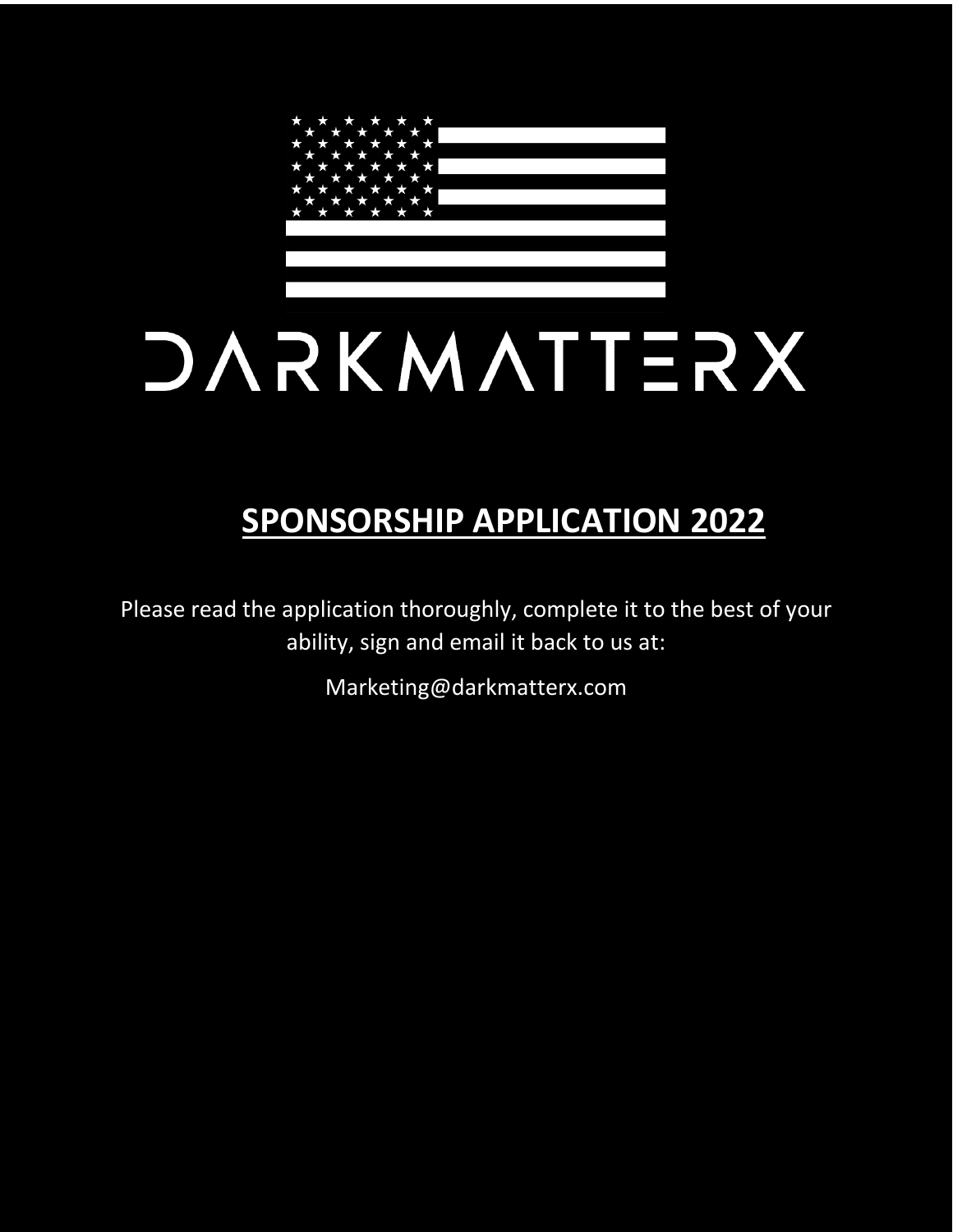### Sponsorship

The Dark MatterX sponsorship offers successful applicants the following:

- 1.)Discounts on our products.
- 2.)Opportunities to test new products.
- 3.)Promotion on our social media accounts.

The applicant of this form shall agree to the following and promote Dark MatterX in good nature.

- 1.)Install Dark MatterX's windshield banner and the DM-1 Shifter on the vehicle listed on this application.
- 2.)Have Dark MatterX's social media handle tagged in all of their listed social media profiles.
- 3.)Agree to reposting of social media content and that it may be watermarked with the Dark MatterX logo.
- 4.)Where applicable, the applicant will promote Dark MatterX in (but not limited to) the following ways:
	- a. YouTube videos
	- b. Forum reviews
	- c. Social Media posts
	- d. Car Meets

The above listed items will help us during the review of your application and determine the applicable sponsorship level, should one be awarded.

## **DARKMATTERX**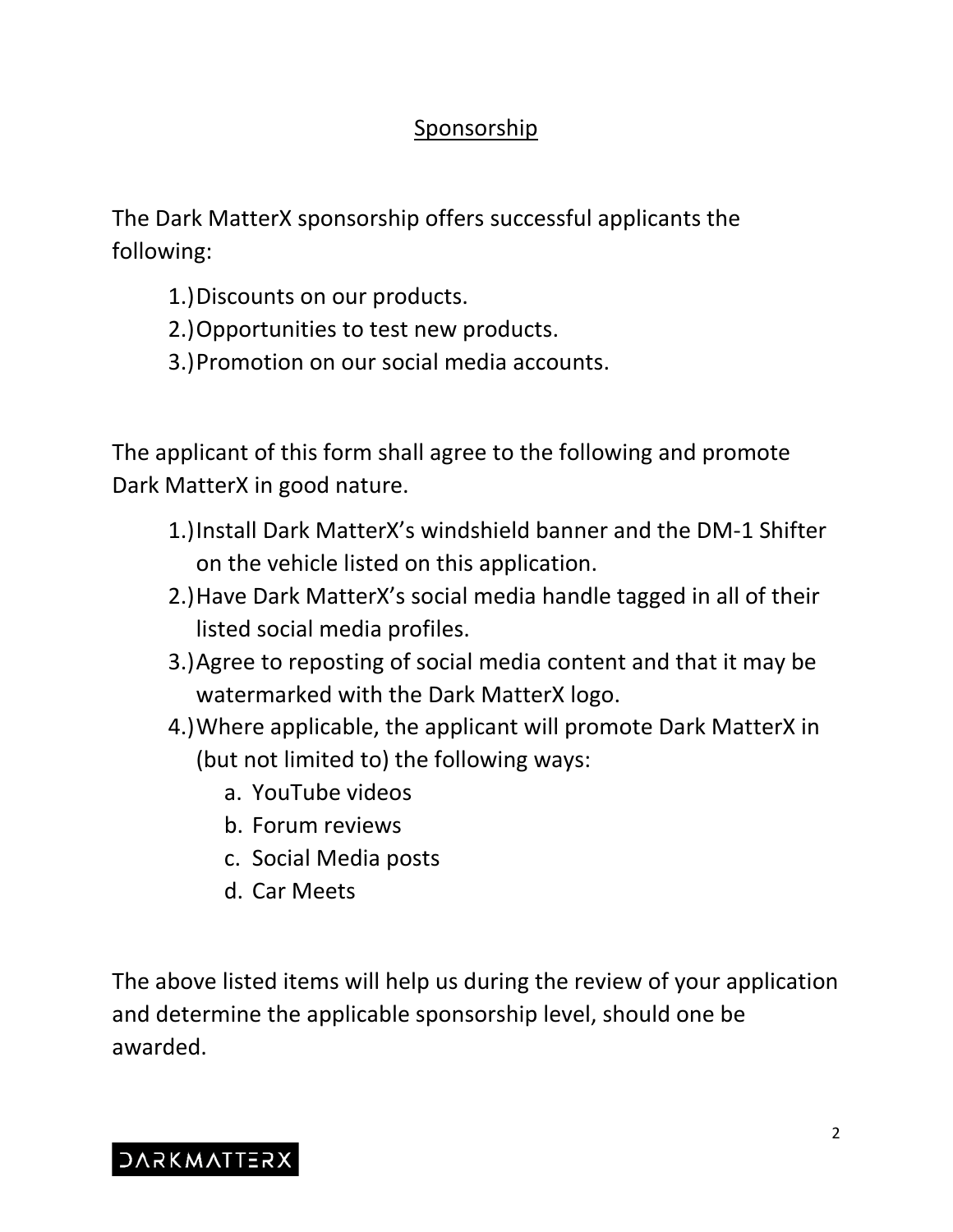### Personal Information

Full Name: Address: City: State/Province: Postal/Zip Code: Country: Phone: Email: Vehicle Make: Vehicle Model: Vehicle Year:

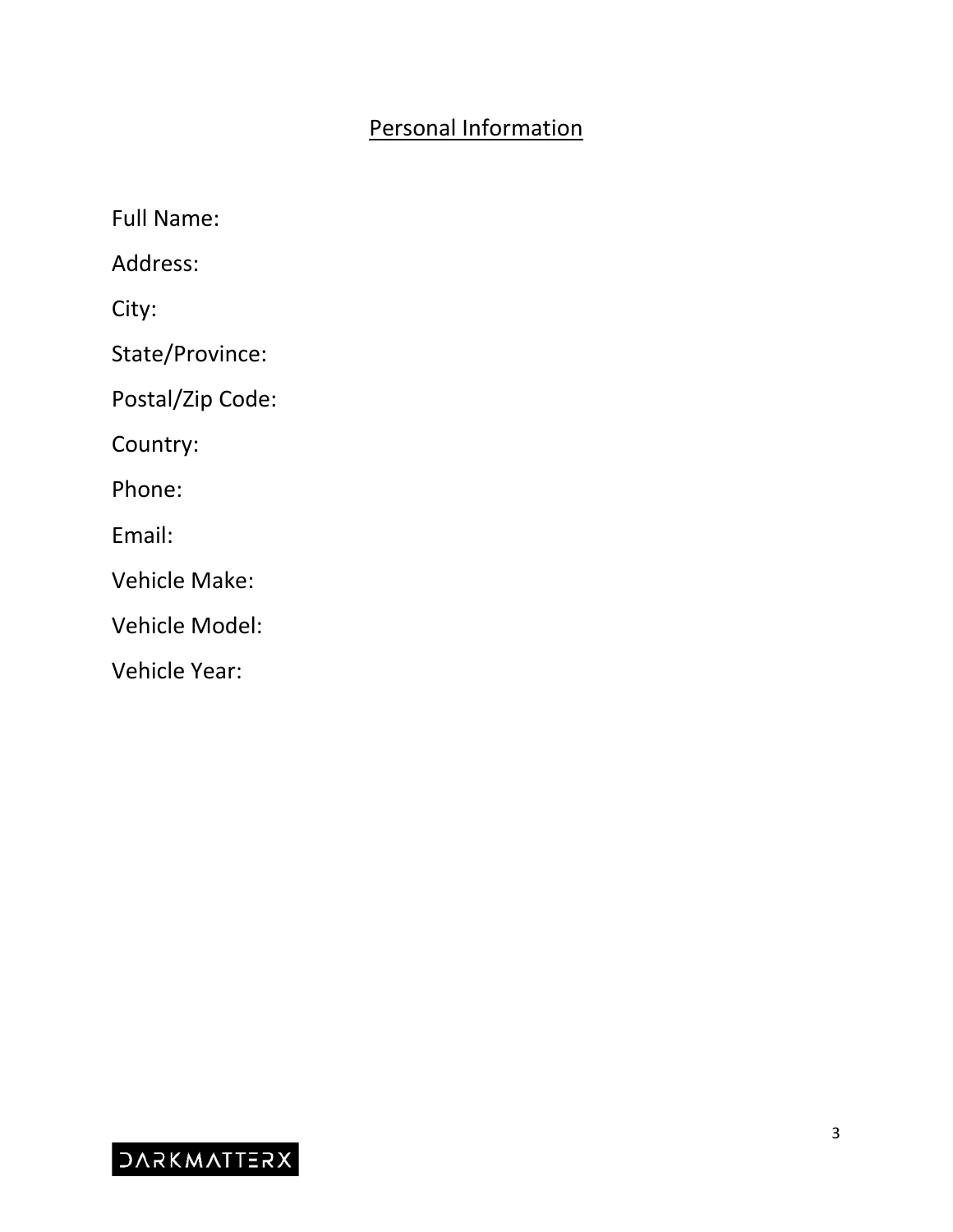#### Social Media Accounts (complete applicable sections)

Website:

YouTube Channel:

Number of Subscribers:

Instagram Handle:

Number of Followers:

Facebook URL:

Number of Likes/Followers:

TikTok Handle:

Number of Followers:

Forum Name, URL and Handle:

Other:

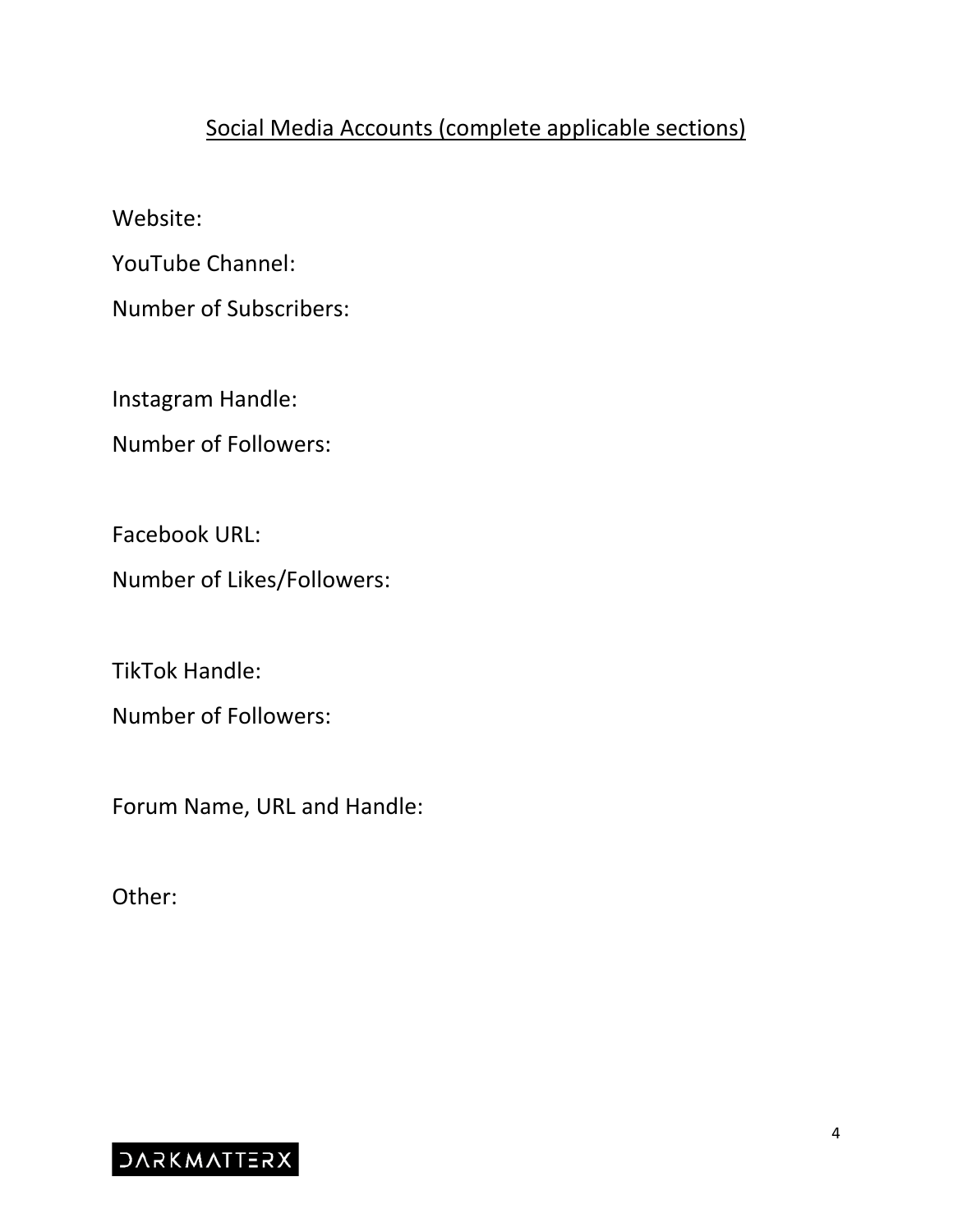#### About You

Please tell us more about yourself! Some of the topics we are looking for are listed below.

1. What are your goals with this sponsorship?

2. How do you plan to promote Dark MatterX on your social media platforms?

3. How do you plan to represent Dark MatterX in the Subaru community?

4. Tell us anything else about yourself that you feel is applicable.